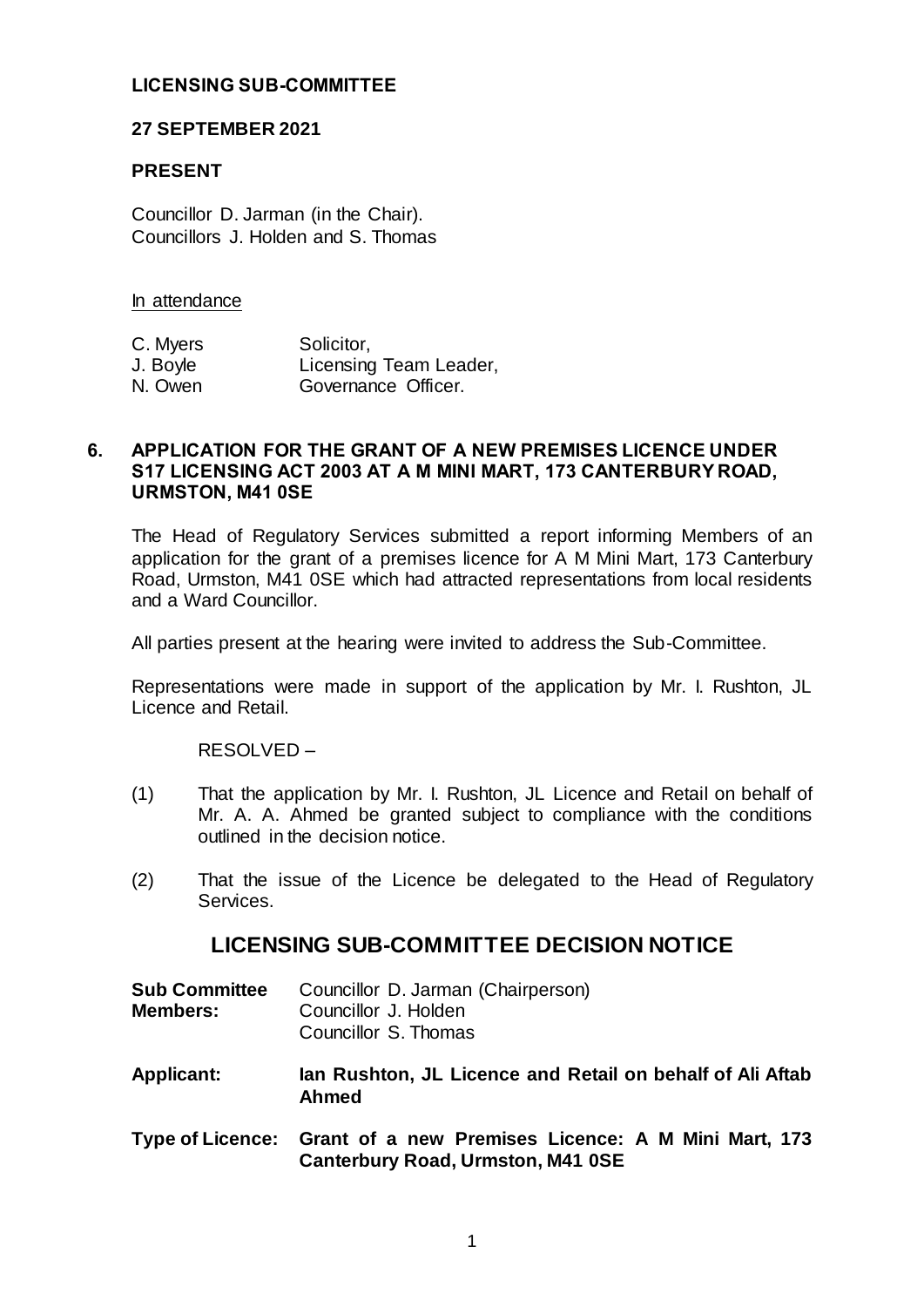### **Licensing Sub-Committee 27 September 2021**

| <b>Representors:</b>                                                 | Local Resident – not in attendance<br>Mr. M. Smith                                                                  |
|----------------------------------------------------------------------|---------------------------------------------------------------------------------------------------------------------|
| <b>Parties Present:</b>                                              | On behalf of Applicant – in attendance<br>Mr. I. Rushton, JL Licence and Retail<br>Mr. A. A. Ahmed, Applicant       |
|                                                                      | Officers<br>Caroline Myers - Solicitor<br>Joanne Boyle – Licensing Team Leader<br>Natalie Owen - Governance Officer |
| Date of Hearing:<br><b>Time Commence:</b><br><b>Time Terminated:</b> | 27 September 2021<br>6.30 p.m.<br>7.00 p.m.                                                                         |

## **LICENSING SUB-COMMITTEE DECISION**

The Sub-Committee decided that the representation received from a local resident was a relevant representation.

The Sub-Committee noted that other representations from a local resident and a Ward Councillor had been withdrawn prior to the hearing.

The Governance Officer confirmed that Mr Smith (Representor) had been sent details of the meeting and the link to attend via Zoom. The Sub-Committee delayed the start of the meeting by several minutes however Mr Smith did not attend.

The Sub-Committee decided, in accordance with regulation 20(2)(b) of The Licensing Act 2003 (Hearings) Regulations 2005 to proceed with the hearing in Mr Smith's absence and consider the written representations made by him.

To grant a new premises licence as follows:-

Supply of Alcohol (Off Sales) Monday – Sunday  $08:00 - 22:00$ 

An extra hour until 23:00 on Bank Holidays, Christmas Eve, New Year's Eve and Sundays immediately preceding a Bank Holiday Monday.

Opening Hours Monday – Sunday  $08:00 - 22:00$ 

An extra hour until 23:00 on Bank Holidays, Christmas Eve, New Year's Eve and Sundays immediately preceding a Bank Holiday Monday.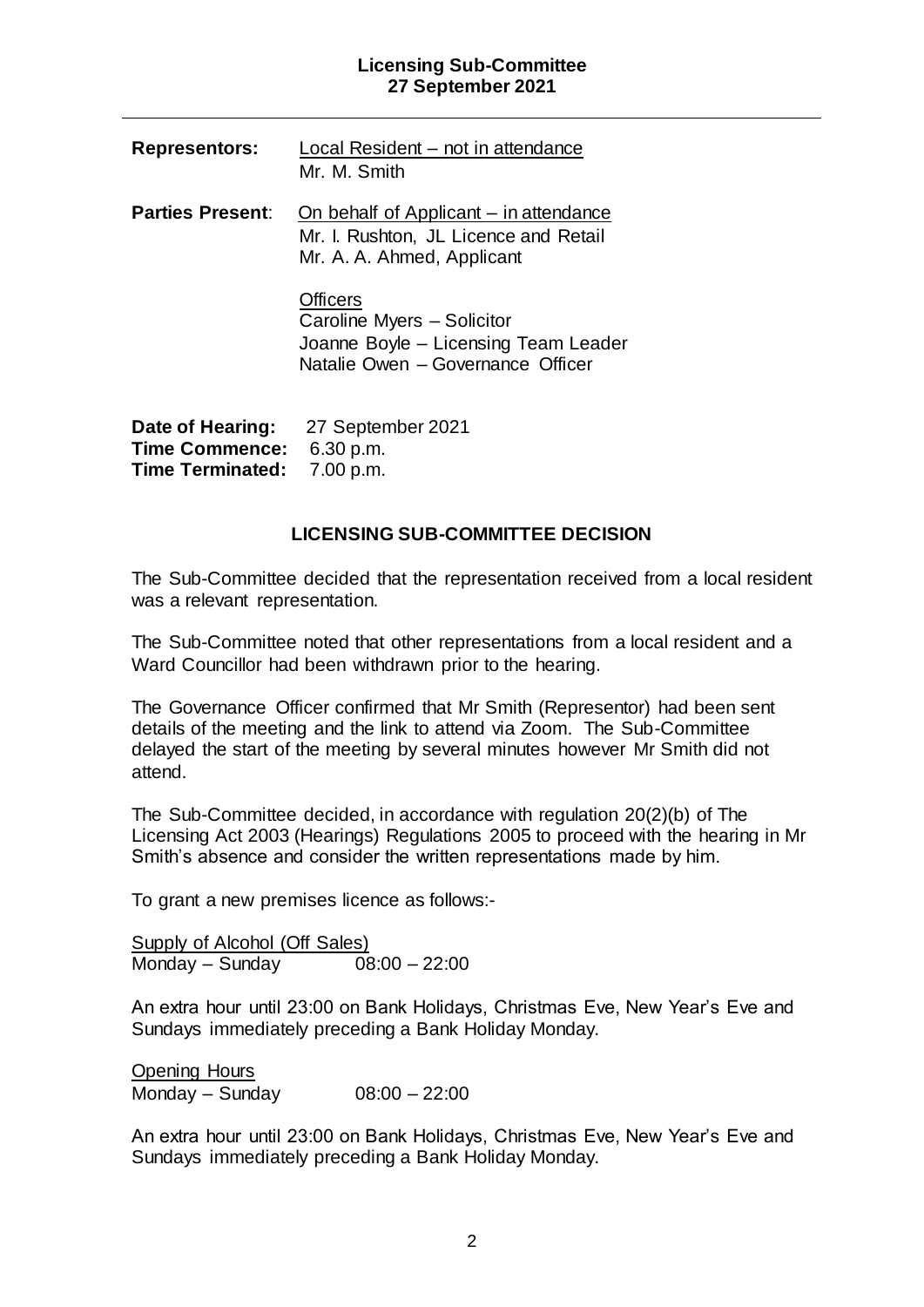# **CONDITIONS**

Any mandatory conditions which must be included under the Licensing Act 2003.

## **ADDITIONAL CONDITIONS**

## **Prevention of crime and disorder**

A CCTV camera system capable of providing evidential quality images in all lighting conditions shall be used covering the interior and the immediate exterior (entrance) of the shop. Images will be retained for a period of at least 28 days and be made available to the Police upon request within a reasonable time period (meaning 48 hours) and in accordance with data protection legislation.

All staff selling alcohol shall be authorised to sell alcohol in writing and a record of the authorisation will be kept in the shop for inspection.

Any incidents of crime and disorder at or immediately outside the premises, witnessed by staff, will be recorded in an incident book(s) kept at the premises.

This book will be kept available for inspection.

Spirits will be kept behind the counter.

## **Public safety**

Appropriate fire safety equipment to be available;

The PLH shall comply with other legislative requirements to ensure that the shop is safe for customers and staff.

## **Public nuisance**

The DPS and staff will be vigilant and monitor the area immediately outside the shop to check that youths are not causing annoyance by congregating.

Deliveries to the premises will be arranged so as not to cause any public nuisance.

Notices will be on display in the premises asking customers to leave the premises quietly.

Staff will monitor the area immediately outside the premises on a regular basis to check for, and to properly dispose of, any litter from the premises.

## **Protection of children from harm**

Challenge 25 shall be adopted and signage shall be on display.

Anyone who appears to be under 25 years old who attempts to purchase alcohol will be asked to prove their age by producing an acceptable form of photographic ID such as a passport, photo driving licence, military ID and PASS accredited proof of age cards.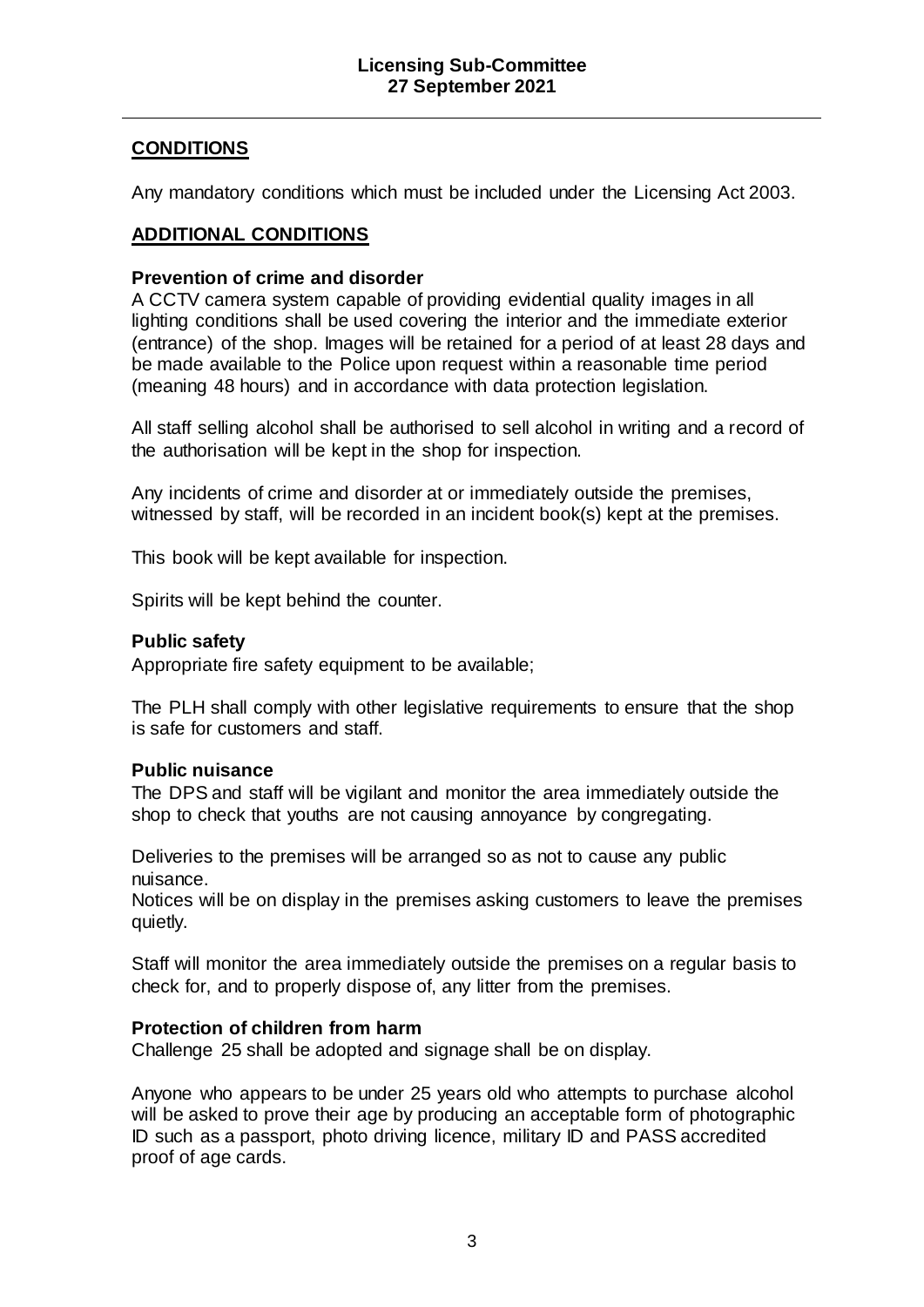A staff training scheme shall be used for staff authorised to sell alcohol. The training will cover responsible retailing including preventing under age sales. Refresher training will be provided every 12 months, records will be kept and be made available to responsible authorities

A refusals register will be kept and be available for inspection by responsible authorities.

Notices shall be displayed in the premises where they can be seen clearly to advise customers that it is unlawful for persons under 18 to purchase alcohol or for any persons to purchase alcohol on behalf of a person under 18 years of age.

## **LICENSING SUB-COMMITTEE'S REASONS FOR REACHING ITS DECISION**

The Sub-Committee considered the Licensing Act 2003 and regulations, the Guidance and the Council's Licensing Policy and the application, together with the information provided by all parties at the hearing.

The Sub-Committee heard from the Licensing Officer who presented their report.

The Sub-Committee was satisfied that the statutory requirements regarding notices, advertisements and time limits had been complied with.

The Sub-Committee noted that the applicant had included a number of additional measures on the operating schedule to illustrate how they propose to promote the four licensing objectives.

The Sub-Committee heard the applicant's plans for the premises from the applicant's representative. The premises would offer a range of retail products with alcohol as a part of that "convenience" offering. The premises had previously been licensed and the licence had been surrendered when the previous occupant had vacated the premises several months ago. The Sub-Committee noted that the applicant had amended the proposed opening hours on the application in line with other licensed retail premises in the vicinity and in response to the representations received, two of which had been withdrawn as a result. The applicant's representative advised the Sub-Committee that the applicant was SIA licensed, held a taxi licence (in a different local authority area) and that he is working to obtain a personal licence.

The Sub-Committee noted that the concerns raised by a local resident were mainly on the grounds of crime and disorder in relation to anti-social behaviour. The Sub-Committee noted that the police, as a Responsible Authority, had not submitted any representation in respect of the application.

The Sub-Committee carefully considered the concerns raised by a local resident in his written representation in his absence, and balanced those concerns with the interests of the applicant and the licensing objectives.